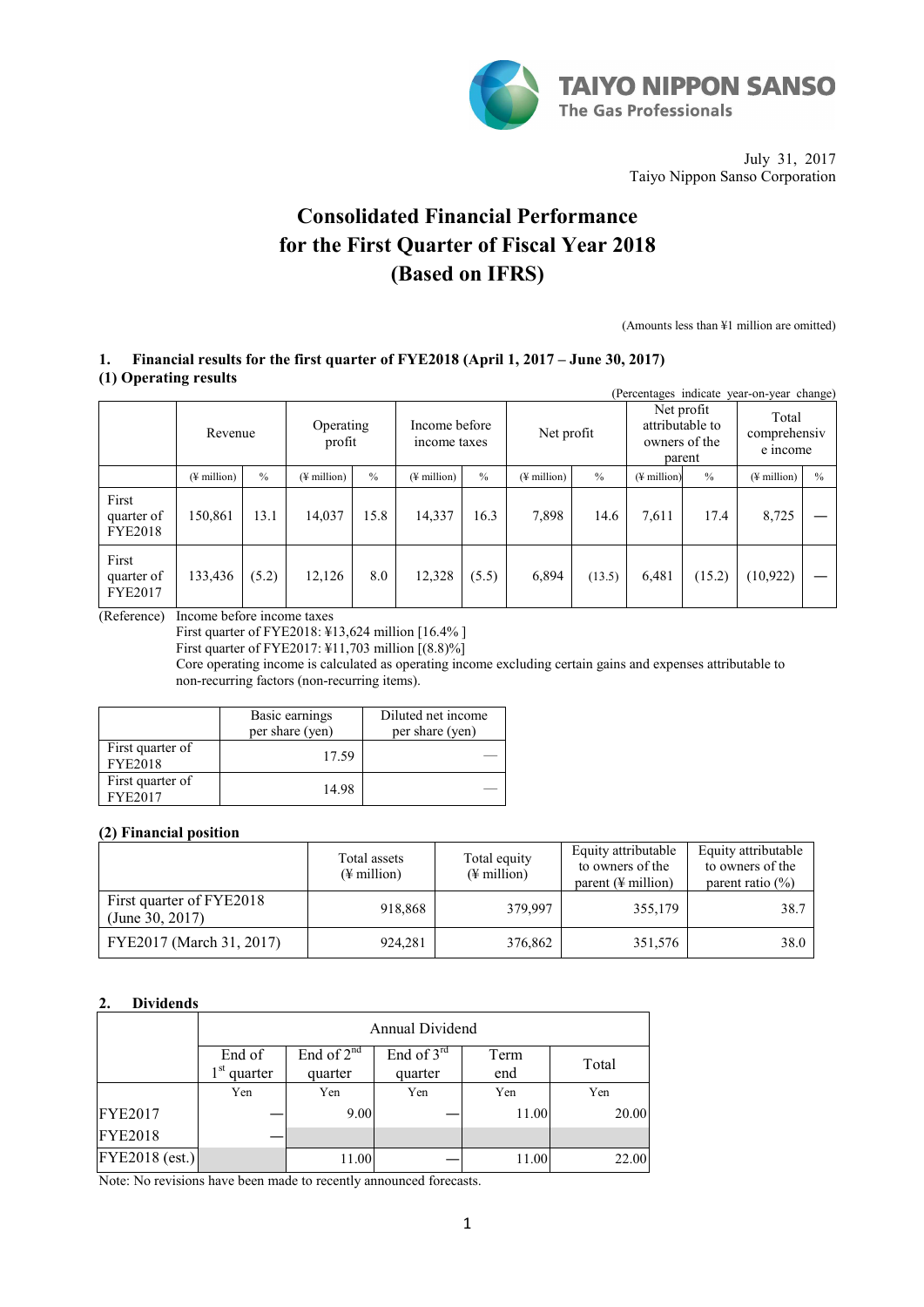|            | (Percentages indicate year-on-year change) |               |                         |               |                               |               |                                                    |               |                                |
|------------|--------------------------------------------|---------------|-------------------------|---------------|-------------------------------|---------------|----------------------------------------------------|---------------|--------------------------------|
|            | Revenue                                    |               | Operating<br>income     |               | Income before<br>income taxes |               | Net profit attributable<br>to owners of the parent |               | Basic<br>earnings<br>per share |
|            | $(\frac{1}{2})$ million                    | $\frac{0}{0}$ | $(\frac{1}{2})$ million | $\frac{0}{0}$ | $(\frac{1}{2})$ million       | $\frac{0}{0}$ | $(\frac{1}{2})$ million                            | $\frac{0}{0}$ | (Yen)                          |
| First-half | 300,000                                    | 11.6          | 26,800                  | 4.1           | 27,300                        | 5.2           | 15,900                                             | (3.5)         | 36.74                          |
| Full term  | 620,000                                    | 6.6           | 56,500                  | 3.2           | 57,000                        | 6.2           | 34,500                                             | (0.7)         | 79.72                          |

#### **3. Forecasts for business operations for FYE2018 full term (April 1, 2017 – March 31, 2018)**

Note: No revisions have been made to recently announced forecasts.

(Reference) Income before income taxes

First half of FYE2018: ¥25,100 million [2.3%]

FYE2018 full term: ¥52,500 million [4.6%]

**4. Explanation concerning the appropriate use of forecasts for business operations and other notable matters** This report contains business forecasts and other forward-looking statements that are based on information currently available to the Company and certain assumptions judged to be reasonable by management. The Company gives no assurances that business forecasts will be attained. Moreover, actual results may differ materially from business forecasts due to various factors.

## **5. General information relating to the first quarter results**

In the first quarter of the fiscal year under review (from April 1, 2017 to June 30, 2017), the global economy saw signs of improvement in the Chinese economy, underpinned by infrastructure investment led by the Chinese government. In the United States, the economy expanded at a gradual pace, supported by an improving employment picture, despite uncertain policy trends surrounding the current administration. The Japanese economy saw a return to stability in the stock markets, along with showing signs of improving corporate earnings. With employment and income levels continuing to improve, economic conditions have been following a gradual recovery path.

Against this backdrop, the Taiyo Nippon Sanso Group (TNSC Group) achieved the following results for the first quarter of the fiscal year under review. Revenue on a consolidated basis increased 13.1% year on year to ¥150,861 million, core operating income rose 15.8% to ¥14,037 million, operating income increased 16.3% to ¥14,337 million, and net income attributable to owners of the parent increased by 17.4% to ¥7,611 million.

Core operating income is calculated as operating income excluding certain gains and expenses attributable to non-recurring factors (non-recurring items).

A breakdown of business performance by reportable segment is as follows. Segment income represents core operating income.

## **Gas Business in Japan**

In the industrial gas-related business, revenue from air separation gases (oxygen, nitrogen and argon), a core product, increased slightly year on year. In addition, revenue from hard goods rose significantly due to growth in demand for cutting and welding equipment, as well as welding materials.

In the electronics-related field, revenue from electronic materials gases trended favorably due to increased demand from the liquid crystal display (LCD) and semiconductor-related industries. Revenue from electronics-related equipment and installation grew significantly, reflecting the completion of large-scale projects.

In the energy-related field, revenue from liquid petroleum gas (LPG) jumped substantially year on year due to a higher sales price following an increase in the import price.

As a result, in the Gas Business in Japan, revenue increased 5.2% year on year to ¥78,003 million, while segment income rose 19.9% to ¥7,283 million.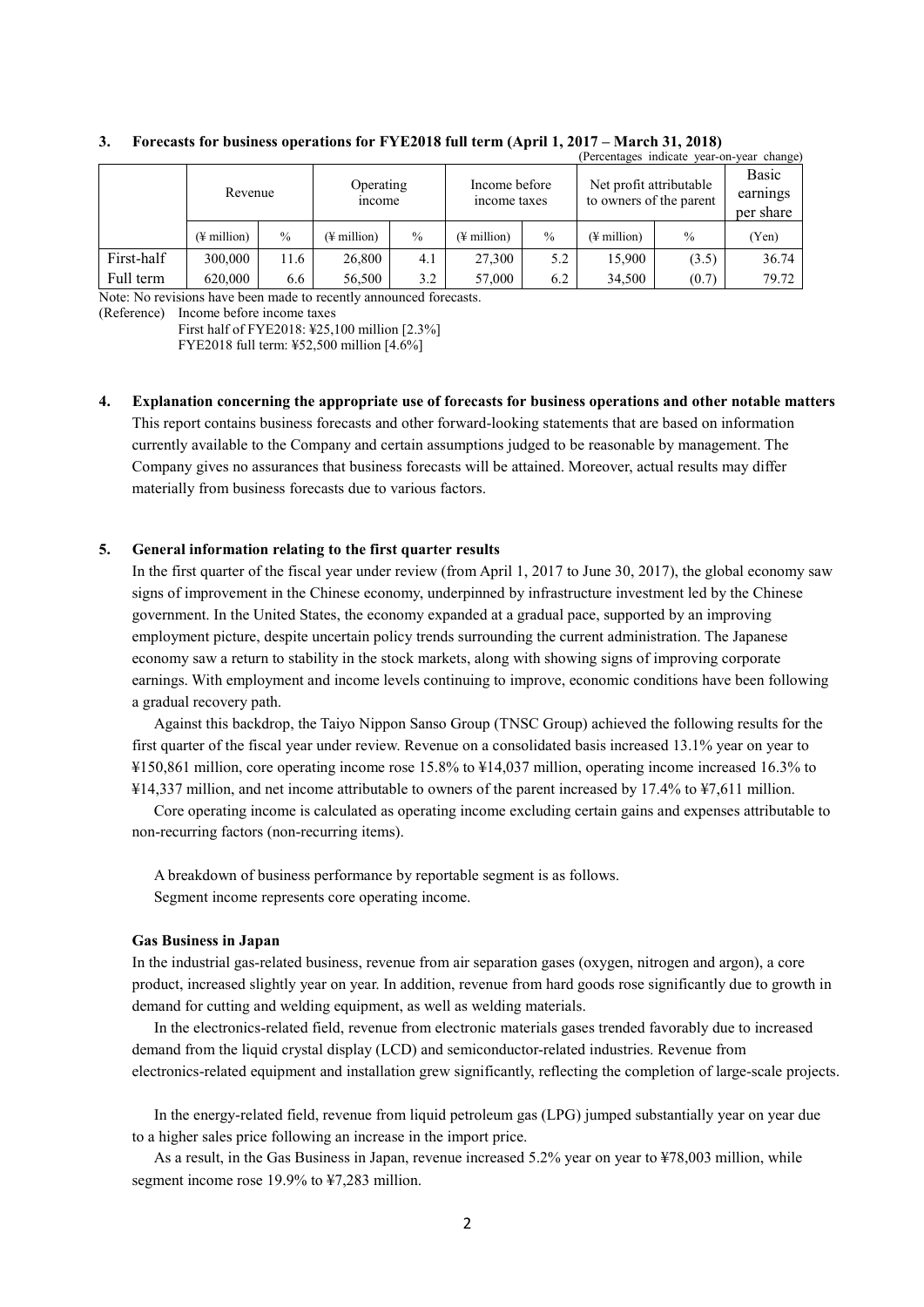#### **Gas Business in the United States**

In the industrial gas-related business, there was a large contribution to revenue from the consolidation of a business acquired from Air Liquide Group as a subsidiary since September 2016. In the existing business, revenue from packaged gases declined, while revenue from bulk gas rose, due partly to increased shipments of carbon dioxide gas.

In the electronics-related field, revenue from electronics-related equipment and installation increased.

As a result, in the Gas Business in the United States, revenue increased 28.5% year on year to ¥41,776 million, and segment income rose 53.7% to ¥3,124 million.

#### **Gas Business in Asia & Oceania**

In the industrial gas-related field, revenue declined in Singapore and Malaysia. However, the consolidation of Supagas Holdings Pty Ltd in Australia as a subsidiary of the Company in December 2016 contributed to business results.

In the electronics-related field, revenue from electronic materials gases and electronics-related equipment and installation increased significantly year on year, due to growth in demand mainly in Taiwan.

As a result of the above, in the Gas Business in Asia & Oceania, revenue increased 23.2% year on year to ¥23,857 million, and segment income rose 61.6% to ¥2,020 million.

#### **Thermos & Other Businesses**

In the Thermos & Other Businesses, although sales of vacuum insulated portable mugs and tumblers were firm, inbound demand was not as strong as in the same period a year earlier. Consequently, revenue declined year on year.

As a result, in Thermos & Other Businesses, revenue decreased 2.5% year on year to ¥7,224 million, while segment income decreased 24.6% to ¥2,208 million.

#### **6. Segment information**

The TNSC Group conducts gas businesses in Japan and overseas, mainly for customers in the steel, chemical, and electronics industries, and has built production and sales structures for its main products in Japan, the United States, and Asia & Oceania. In addition, the TNSC Group manufactures and sells housewares such as stainless steel vacuum bottles, and conducts real-estate rental and other businesses. Therefore, the Company has established the following four reportable segments: Gas Business in Japan, Gas Business in the United States, Gas Business in Asia & Oceania, and Thermos & Other Businesses.

| Business segment                     | Main products and services                                                                                                                                                                                                     |
|--------------------------------------|--------------------------------------------------------------------------------------------------------------------------------------------------------------------------------------------------------------------------------|
| Gas Business in Japan                | Oxygen, nitrogen, argon, carbon dioxide, helium, hydrogen, acetylene, gas- related                                                                                                                                             |
| Gas Business in the                  | equipment, specialty gases (electronic materials gases, pure gases, etc.),                                                                                                                                                     |
| <b>United States</b>                 | electronics-related equipment and installation, semiconductor manufacturing                                                                                                                                                    |
| Gas Business in Asia &<br>Oceania    | equipment, cutting and welding equipment, welding materials, plants and machinery,<br>liquid petroleum gas (LPG) and related equipment, medical-use gases (oxygen,<br>nitrous oxide, etc.), medical equipment, stable isotopes |
| Thermos & Other<br><b>Businesses</b> | Housewares, real-estate rental                                                                                                                                                                                                 |

The principal products and services included in the four segments are shown in the table below.

Revenue from inter-segment transactions and transfers is based primarily on prevailing market prices.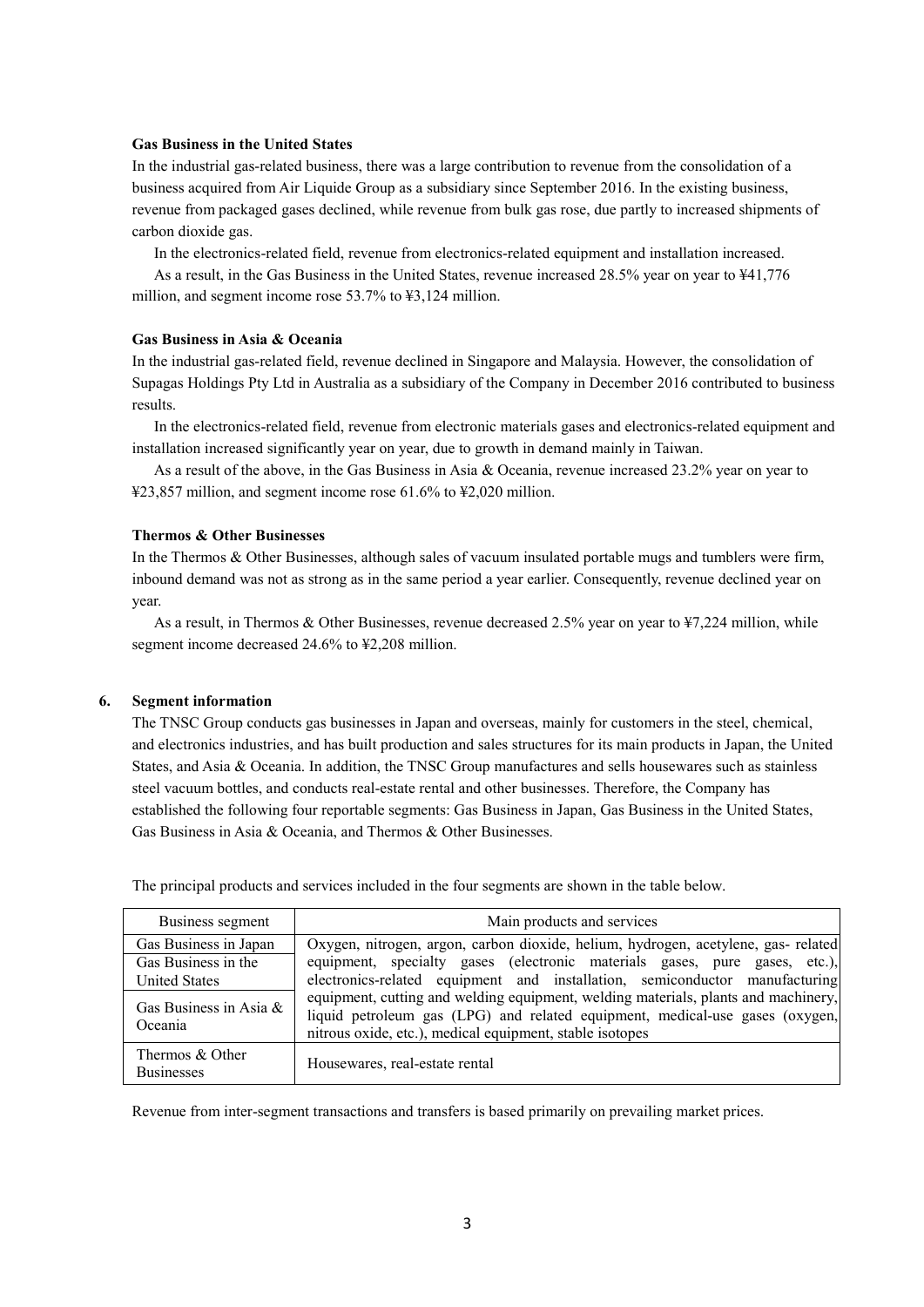# **(1) Figures of revenue and income (loss) by reportable segment**

First Quarter, FYE2017 (April 1, 2016 – June 30, 2016)

|                                                                         |                                    |                                                             |                                                   |                                                |         |                              | (¥ million)                                                  |
|-------------------------------------------------------------------------|------------------------------------|-------------------------------------------------------------|---------------------------------------------------|------------------------------------------------|---------|------------------------------|--------------------------------------------------------------|
|                                                                         | Gas<br><b>Business</b><br>in Japan | Gas<br><b>Business</b><br>in the<br>United<br><b>States</b> | Gas<br><b>Business</b><br>in Asia $\&$<br>Oceania | <b>Thermos</b><br>& Other<br><b>Businesses</b> | Total   | Adjust-<br>ments<br>(Note 1) | Amounts on<br>the<br>Consolidated<br>Statements of<br>Income |
| Revenue                                                                 |                                    |                                                             |                                                   |                                                |         |                              |                                                              |
| $(1)$ Revenue to<br>external customers                                  | 74,153                             | 32,505                                                      | 19,369                                            | 7,408                                          | 133,436 |                              | 133,436                                                      |
| from<br>$(2)$ Revenue<br>inter-segment<br>transactions and<br>transfers | 1,513                              | 1,889                                                       | 104                                               | 331                                            | 3,838   | (3,838)                      |                                                              |
| Total                                                                   | 75,667                             | 34,394                                                      | 19,473                                            | 7,739                                          | 137,274 | (3,838)                      | 133,436                                                      |
| Segment profit<br>(Note 2)                                              | 6,072                              | 2,032                                                       | 1,250                                             | 2,928                                          | 12,284  | (158)                        | 12,126                                                       |

Notes:

1. The ¥158 million negative adjustment for segment income is comprised of ¥243 million of intersegment eliminations and companywide expenses of ¥401 million that were not allocated to any particular reportable segment. These companywide expenses related principally to basic research expenses that were not allocated to a particular reportable segment.

2. Segment income represents core operating income, which is calculated as operating income excluding certain gains or losses attributable to non-recurring factors (non-recurring items).

|                                                                    |                                    |                                                             |                                                   |                                         |         |                              | (¥ million)                                                  |
|--------------------------------------------------------------------|------------------------------------|-------------------------------------------------------------|---------------------------------------------------|-----------------------------------------|---------|------------------------------|--------------------------------------------------------------|
|                                                                    | Gas<br><b>Business</b><br>in Japan | Gas<br><b>Business</b><br>in the<br>United<br><b>States</b> | Gas<br><b>Business</b><br>in Asia $\&$<br>Oceania | Thermos<br>& Other<br><b>Businesses</b> | Total   | Adjust-<br>ments<br>(Note 1) | Amounts on<br>the<br>Consolidated<br>Statements of<br>Income |
| Revenue<br>$(1)$ Revenue to<br>external customers                  | 78,003                             | 41,776                                                      | 23,857                                            | 7,224                                   | 150,861 |                              | 150,861                                                      |
| (2) Revenue from<br>inter-segment<br>transactions and<br>transfers | 2,646                              | 2,207                                                       | 416                                               | 309                                     | 5,579   | (5,579)                      |                                                              |
| Total                                                              | 80,650                             | 43,983                                                      | 24,273                                            | 7,533                                   | 156,441 | (5, 579)                     | 150,861                                                      |
| Segment profit<br>(Note 2)                                         | 7,283                              | 3,124                                                       | 2,020                                             | 2,208                                   | 14,637  | (599)                        | 14,037                                                       |

#### First Quarter, FYE2018 (April 1, 2017 – June 30, 2017)

Notes:

1. The ¥599 million negative adjustment for segment income is comprised of ¥268 million of intersegment eliminations and companywide expenses of ¥331 million that were not allocated to any particular reportable segment. These companywide expenses related principally to basic research expenses that were not allocated to a particular reportable segment.

2. Segment income represents core operating income, which is calculated as operating income excluding certain gains or losses attributable to non-recurring factors (non-recurring items).